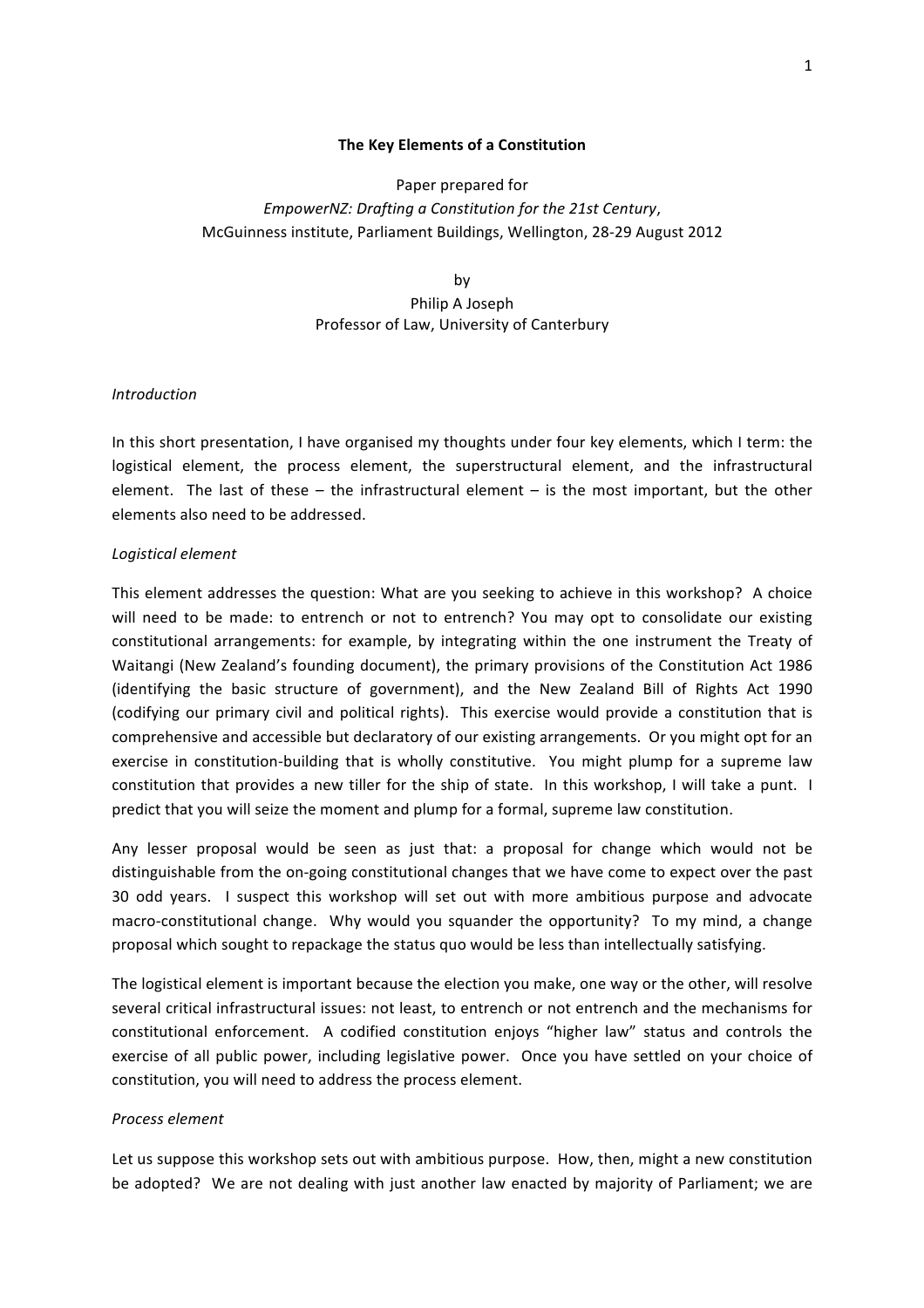dealing with the "law behind the law" that is the embodiment of the State itself. The law behind the law denotes the constitutive laws that establish the organs of government and confer their respective constitutional authorities: to govern, to legislate and to adjudicate. A constitution in this sense, not being historically derived, must claim the authority of the people; it must have constitutional *legitimacy*.

How might the constitution acquire this legitimacy? What adoption process should be followed? Some States have convened a constituent assembly representing the main interest or power groups within society, with the objective to cement a popular consensus that might be broadly representative of the people. Usually these assemblies have been convened following some cataclysmic event, such as a revolution, defeat in war, or the desire or need to unite or break apart. However, none of those eventualities applies to us in 2012. Moreover, we are a unitary State free of the complexities of a federal system. So, would something more direct and simple suffice, such as a national referendum? Possibly "yes", although the answer may be contingent on the referendum outcome. What if only a bare majority of voters (say, 51 percent) favoured the new constitution? Would that be enough to cement a popular consensus that could accord legitimacy to the new settlement?

These are process questions which will need to be addressed. A new constitution enacted by bare majority of Parliament, without more, would not engender the necessary groundswell to guarantee its success. These issues were explored when the Fourth Labour Government (1984-90) proposed the White Paper Bill of Rights, which was to be a fully entrenched, supreme Law bill of rights. The then President of the Court of Appeal, Sir Robin Cooke, endorsed the proposal but only if the instrument could exhibit (what he termed) "practical sanctity". Some indication of popular approval was needed for the courts to uphold it as against the legislative powers of Parliament.

# *Superstructural+element*

I use the term "superstructural" in contradistinction to "infrastructural", which identifies my fourth key element. If the workshop promotes macro-constitutional change (a new codified constitution), then thought must be given to the principles, values and ideals that will inform the constitutional infrastructure – the detailed elements of the constitution that comprise the governmental system. Probably most codified constitutions contain recitals or preambles that set out principles of social or state policy. These principles identify what the State stands for in terms of political or state philosophy. Often these principles will be couched rhetorically. The United States constitution, for example, begins with the wonderfully powerful and evocative words: "We the people ..." The preamble acknowledges forming "a more perfect union" that can secure the blessings of liberty and ensure the general welfare, tranquillity and happiness of the people.

So, that will throw down a challenge for would-be constitution-makers. What is this country's dominant ideology? At once, we confront the hard questions. Is there a *dominant* ideology? Might we adhere to more than one ideology? All would agree that we are a liberal democracy: we hold to representative democracy, a system of independent courts, and the fundamental values of liberty and freedom that promote human autonomy and dignity. In short, we proclaim the rule of law and the ideal of limited government. But, most would say we are also *more* than that: that we are a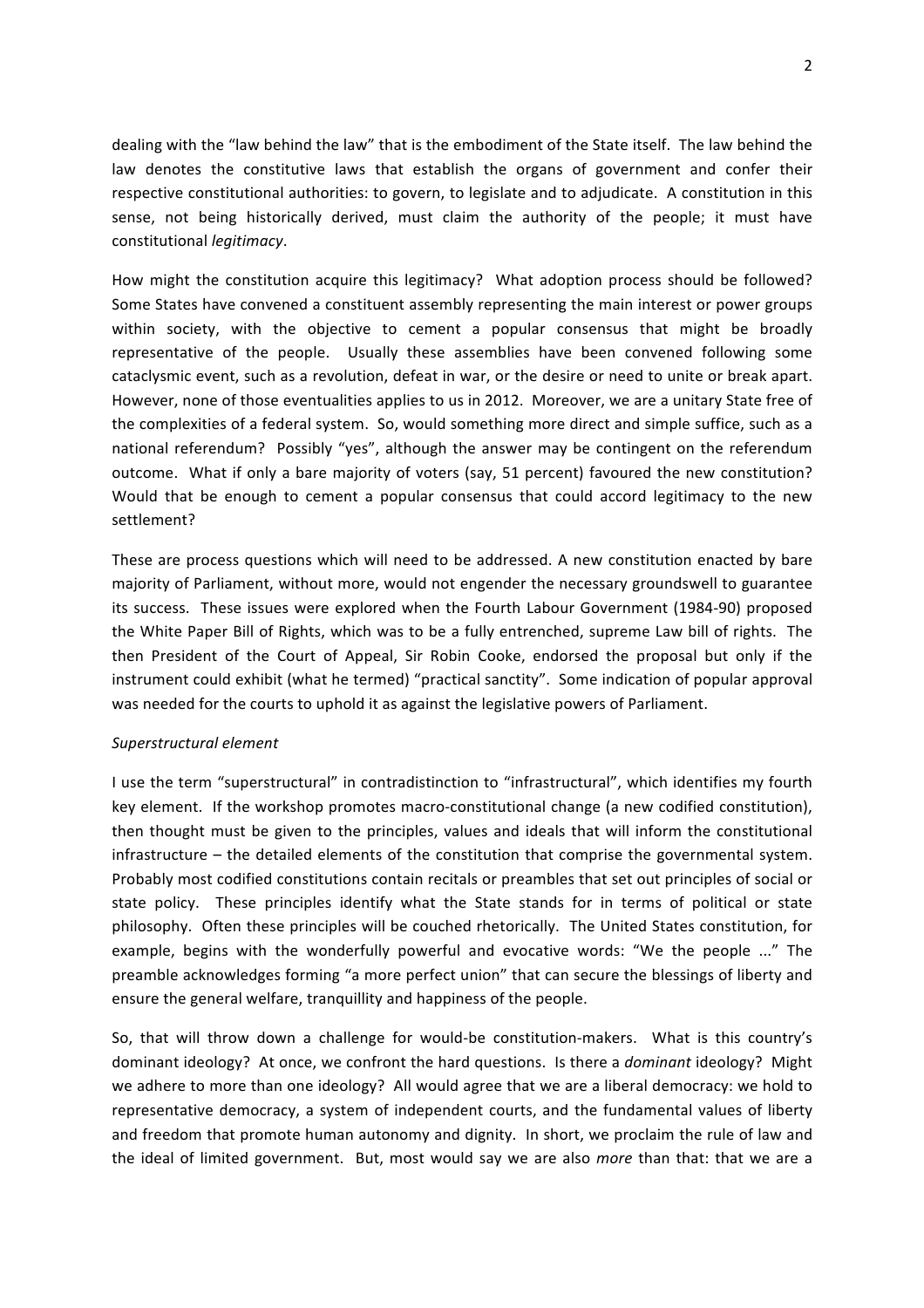country organised on the principle of biculturalism that is enshrined in our founding instrument, the Treaty of Waitangi.

So, should we be talking about a melding of ideologies that can account for the unique foundations of Aotearoa New Zealand? I suggest the framers of a new constitution would need to embrace these two ideologies – liberal democracy and biculturalism. A codified constitution would presumably entrench the elements of representative democracy. But would it also entrench biculturalism and the Treaty (in addition to whatever Treaty reference is made in the preamble)? I pose this question because of the historically contested meanings that surround the Treaty, and its disputed application to contemporary issues such as intellectual property rights, radio spectrum rights and water rights. These are questions which will need to be worked through, because a supreme law constitution controls all laws, including legislation, which, in most countries, is enforced by the power of judicial review. Laws repugnant to the constitution will be judicially struck down or disapplied (as the case may be).

So, the superstructural element is crucial in settling upon the principles, values and ideals that will inform the detailed constitution, which brings me to the fourth element.

# *Infrastructural+element*

This is where the real bump and grind of the workshop will happen, in settling upon the detail of the constitution. Two features distinguish a formal codified constitution (if that is what the workshop will be advocating): *supreme* law and *fundamental* law. Supreme law denotes constitutional entrenchment: the constitution is protected from alteration by ordinary Act of Parliament. A supreme law constitution enjoys a higher legal sanctity than all other laws. Fundamental law, on the other hand, is *constitutive*. Fundamental law establishes the organs of government and confers their necessary authorities to function.

A proposal for a supreme law constitution has immediate consequence: the principle of parliamentary supremacy is jettisoned. Parliamentary legislation would be controlled by the constitution (including an entrenched bill of rights if this formed part of the constitution), and legislation that was repugnant to the constitution would be subject to judicial invalidation. Ardent democrats might rail against such a proposal. The people elect Parliament, not the judges. Their elected representatives ought to have the last word on what is law and what is not. But rule of law protagonists might counter that absolute power is anathema and cannot co-exist with the ideal of limited government and the rule of law. Already, one can discern the potential for bump and grind.

That said, there are certain characteristics or features common to all Western political systems. Each is founded on a separation of powers of sorts. I say "of sorts" because the ideal of the separation of powers has been construed differently by different States. But putting the detail to one side, all modern Western constitutions are organised around a rudimentary separation of the executive, legislative and judicial powers. Powers are separated in order to limit powers. Power corrupts, observed Montesquieu in 1748, and absolute power corrupts absolutely. So, the infrastructural element would establish the three organs of government (the executive, the legislature and the judiciary) and would confer upon them their corresponding constitutional functions and powers.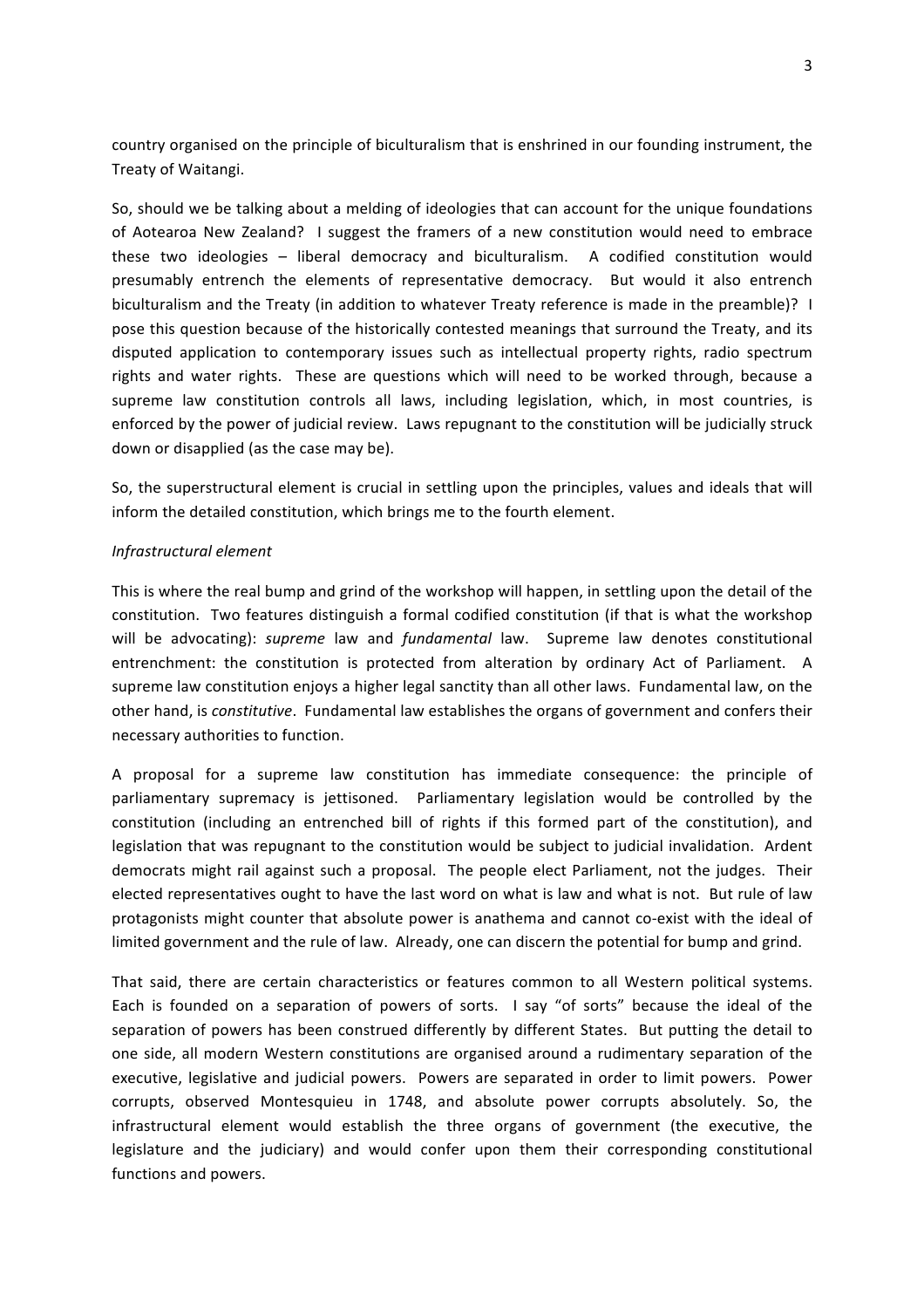Apropos your task: this would throw into question what sort of a separation of powers a new constitution would implement. In the United States, there is a pure ("paper") separation of powers. There is no mixed or merged personnel as between the separate organs. However, contrast the position here, where we operate under the Westminster principle of the parliamentary ministry. It is a legal requirement of appointment as Minister of the Crown that the appointee be an elected member of Parliament (Constitution Act 1986, s 6). This represents a major departure from the separation of powers doctrine. " But would we wish to jettison this central feature of our constitution? I would hope not as it has worked well until now. Better to sacrifice constitutional purity for a system that is workable, durable and robust.

The infrastructural element would also define the interrelationships between the organs. A supreme law constitution might incorporate the principle of judicial independence, guaranteeing judicial tenure and specifying the limited grounds on which a judge might be removed from office. The constitution might also codify, or endorse, the law of parliamentary privilege, guaranteeing Parliament's freedom of speech and autonomous functioning.

A new codified constitution would also need to settle upon an appropriate method of constitutional amendment. Many methods are practised around the world. Some States (eg the German Federal Republic) declare parts of their constitution to be inviolate and legally unalterable by any method. This feature may have resonance for Treaty advocates, who might agitate for the Treaty to be the centrepiece of their constitution. Declaring the Treaty to be inviolate and unalterable would protect it against either well-intentioned or mischievous change through the constitution's amending formula. It was this possibility that caused many Maori to oppose the entrenchment of the Treaty in the Lange Government's White Paper Bill of Rights.

Most States prescribe differing methods of amendment of varying rigidity. In the United States, constitutional amendment is carried by a two-thirds vote of both Houses of Congress and ratification by the legislatures of three-quarters of the states. The Australian constitution, in contrast, prescribes a simpler method on paper, but it has proved to be more difficult to satisfy in practice. An amendment must be carried nationally by a majority of voters and it must be carried in a majority of states. Perhaps an amendment formula might be simpler in New Zealand as we are a unitary State. Might a super-majority in Parliament or a national referendum of the people suffice? Those alternatives are the methods for altering the reserved sections of the Electoral Act 1993 (either a 75% majority vote of the House or a majority vote at a national referendum).

The infrastructural element would need to address two further things: the role of the Treaty within our constitutional arrangements, and the New Zealand Bill of Rights Act 1990. Should the Treaty and/or the Bill of Rights be included as part of the entrenched constitution? These are topics contained in the terms of reference of the Constitutional Advisory Panel. Supposing the Bill of Rights" were to be included as part of the entrenched instrument: should further guarantees be included, such as pertaining to property rights, the environment, healthcare or education? Should further socio-economic rights likewise be included? In addressing these issues, realism may need to temper idealism. A constitution must be a workable instrument capable of delivering stable government. It should never promise more than it can deliver.